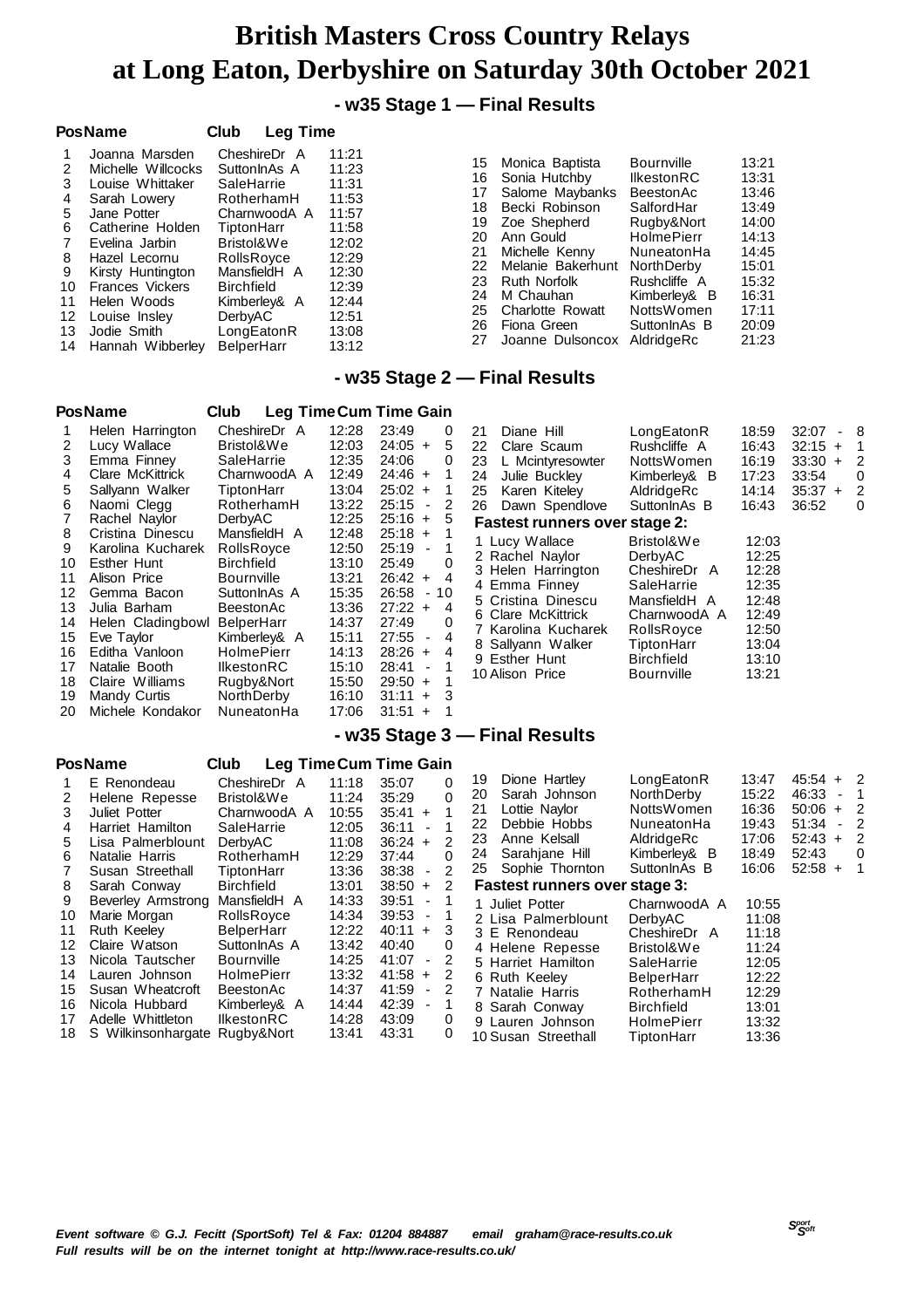# **British Masters Cross Country Relays** at Long Eaton, Derbyshire on Saturday 30th October 2021<br>w35 - Team Results - Final

**w35 — Team Results — Final**

## **(nn) is team position after the appropriate stage.**

| <b>Cheshire Dragons</b><br>1                                    |                       |                | 'А'                 | 35:07 |              | 17            | <b>Ilkeston RC</b>                            |                              |                |                          |     | 43:09   |              |
|-----------------------------------------------------------------|-----------------------|----------------|---------------------|-------|--------------|---------------|-----------------------------------------------|------------------------------|----------------|--------------------------|-----|---------|--------------|
| 1 Joanna Marsden                                                | (1)<br>11:21          |                | 2 Helen Harrington  |       | $(1)$ 12:28  |               | 1 Sonia Hutchby                               | $(16)$ 13:31                 |                | 2 Natalie Booth          |     |         | $(17)$ 15:10 |
| 3 E Renondeau                                                   | (1)<br>11:18          |                |                     |       |              |               | 3 Adelle Whittleton                           | $(17)$ 14:28                 |                |                          |     |         |              |
| <b>Bristol &amp; West Ac</b><br>2                               |                       |                |                     | 35:29 |              | 18            | Rugby & Northampton Ac                        |                              |                |                          |     | 43:31   |              |
| 1 Evelina Jarbin                                                | 12:02<br>(7)          |                | 2 Lucy Wallace      | (2)   | 12:03        |               | 1 Zoe Shepherd                                | $(19)$ 14:00                 |                | 2 Claire Williams        |     |         | $(18)$ 15:50 |
| 3 Helene Repesse                                                | (2)<br>11:24          |                |                     |       |              |               | 3 S Wilkinsonhargate (18) 13:41               |                              |                |                          |     |         |              |
| <b>Charnwood A C</b><br>3                                       |                       |                | 'A'                 | 35:41 |              | 19            | Long Eaton RC                                 |                              |                |                          |     | 45:54   |              |
| 1 Jane Potter                                                   | (5)<br>11:57          |                | 2 Clare McKittrick  | (4)   | 12:49        | 1 Jodie Smith |                                               | $(13)$ 13:08                 | $\overline{2}$ | Diane Hill               |     |         | $(21)$ 18:59 |
| 3 Juliet Potter                                                 | (3)<br>10:55          |                |                     |       |              |               | 3 Dione Hartley                               | $(19)$ 13:47                 |                |                          |     |         |              |
| <b>Sale Harriers Manchester</b><br>4                            |                       |                |                     | 36:11 |              | 20            | <b>North Derbyshire Rc</b>                    |                              |                |                          |     | 46:33   |              |
| 1 Louise Whittaker                                              | (3)<br>11:31          |                | 2 Emma Finney       | (3)   | 12:35        |               | 1 Melanie Bakerhunt (22) 15:01                |                              |                | 2 Mandy Curtis           |     |         | $(19)$ 16:10 |
| 3 Harriet Hamilton                                              | (4)<br>12:05          |                |                     | 36:24 |              | 21            | 3 Sarah Johnson<br><b>Notts Women Runners</b> | $(20)$ 15:22                 |                |                          |     | 50:06   |              |
| Derby AC<br>5                                                   |                       |                |                     |       |              |               |                                               |                              |                |                          |     |         |              |
| 1 Louise Insley<br>3 Lisa Palmerblount (5)                      | $(12)$ 12:51<br>11:08 |                | 2 Rachel Naylor     | (7)   | 12:25        |               | 1 Charlotte Rowatt<br>3 Lottie Naylor         | $(25)$ 17:11<br>$(21)$ 16:36 |                | 2 L Mcintyresowter       |     |         | $(23)$ 16:19 |
| Rotherham Harriers & Ac<br>6                                    |                       |                |                     | 37:44 |              | 22            | <b>Nuneaton Harriers</b>                      |                              |                |                          |     | 51:34   |              |
| 1 Sarah Lowery                                                  | 11:53<br>(4)          | $\overline{2}$ | Naomi Clegg         | (6)   | 13:22        |               | 1 Michelle Kenny                              | $(21)$ 14:45                 | $\mathbf{2}$   | Michele Kondakor         |     |         | $(20)$ 17:06 |
| 3 Natalie Harris                                                | (6)<br>12:29          |                |                     |       |              |               | 3 Debbie Hobbs                                | $(22)$ 19:43                 |                |                          |     |         |              |
| <b>Tipton Harriers</b><br>7                                     |                       |                |                     | 38:38 |              | 23            | <b>Aldridge Rc</b>                            |                              |                |                          |     | 52:43   |              |
| 1 Catherine Holden                                              | (6)<br>11:58          |                | 2 Sallyann Walker   |       | $(5)$ 13:04  |               | 1 Joanne Dulsoncox (27) 21:23 2 Karen Kiteley |                              |                |                          |     |         | $(25)$ 14:14 |
| 3 Susan Streethall                                              | (7)<br>13:36          |                |                     |       |              |               | 3 Anne Kelsall                                | $(23)$ 17:06                 |                |                          |     |         |              |
| <b>Birchfield Harriers</b><br>8                                 |                       |                |                     | 38:50 |              | 24            | <b>Kimberley &amp; District Striders</b>      |                              |                |                          | 'В' | 52:43   |              |
| 1 Frances Vickers                                               | $(10)$ 12:39          | $2^{\circ}$    | Esther Hunt         |       | $(10)$ 13:10 |               | 1 M Chauhan                                   | $(24)$ 16:31                 | $2^{\circ}$    | Julie Buckley            |     |         | $(24)$ 17:23 |
| 3 Sarah Conway                                                  | (8)<br>13:01          |                |                     |       |              |               | 3 Sarahjane Hill                              | $(24)$ 18:49                 |                |                          |     |         |              |
|                                                                 |                       |                |                     |       |              |               |                                               |                              |                |                          |     |         |              |
| <b>Mansfield Harriers</b><br>9                                  |                       |                | ʻA'                 | 39:51 |              | 25            | <b>Sutton In Ashfield Harriers &amp;</b>      |                              |                |                          | 'В' | 52:58   |              |
| 1 Kirsty Huntington                                             | (9)<br>12:30          | $\overline{2}$ | Cristina Dinescu    |       | $(8)$ 12:48  |               | 1 Fiona Green                                 | $(26)$ 20:09                 |                | 2 Dawn Spendlove         |     |         | $(26)$ 16:43 |
| 3 Beverley Armstrong (9)                                        | 14:33                 |                |                     |       |              |               | 3 Sophie Thornton                             | $(25)$ 16:06                 |                |                          |     |         |              |
| <b>Rolls Royce Harriers</b><br>10                               |                       |                |                     | 39:53 |              |               |                                               |                              |                |                          |     |         |              |
| 1 Hazel Lecornu                                                 | 12:29<br>(8)          |                | 2 Karolina Kucharek |       | $(9)$ 12:50  |               | <b>Incomplete Teams:</b>                      |                              |                |                          |     |         |              |
| 3 Marie Morgan                                                  | $(10)$ 14:34          |                |                     |       |              |               | <b>Rushcliffe Ac</b>                          |                              |                |                          | 'А' |         |              |
| <b>Belper Harriers</b><br>11                                    |                       |                |                     | 40:11 |              |               | 1 Ruth Norfolk                                |                              |                | (23) 15:32 2 Clare Scaum |     |         | $(22)$ 16:43 |
| 1 Hannah Wibberley (14) 13:12 2 Helen Cladingbowl               |                       |                |                     |       | $(14)$ 14:37 |               |                                               |                              |                |                          |     |         |              |
| 3 Ruth Keeley                                                   | $(11)$ 12:22          |                |                     |       |              |               | <b>Salford Harriers &amp; Ac</b>              |                              |                |                          |     |         |              |
| <b>Sutton In Ashfield Harriers &amp;</b><br>12                  |                       |                | 'А'                 | 40:40 |              |               | 1 Becki Robinson                              | $(18)$ 13:49                 |                |                          |     |         |              |
| 1 Michelle Willcocks                                            | 11:23<br>(2)          | $\overline{2}$ | Gemma Bacon         |       | $(12)$ 15:35 |               | <b>Fastest of all legs</b>                    |                              |                |                          |     |         |              |
| 3 Claire Watson                                                 | $(12)$ 13:42          |                |                     |       |              |               |                                               |                              |                |                          |     |         |              |
| <b>Bournville Harriers</b><br>13                                |                       |                |                     | 41:07 |              | 1             | Juliet Potter                                 |                              |                | CharnwoodA               |     | A 10:55 | (3)          |
| 1 Monica Baptista                                               | $(15)$ 13:21          |                | 2 Alison Price      |       | (11) 13:21   | 2             | Lisa Palmerblount                             |                              | DerbyAC        |                          |     | 11:08   | (3)          |
| 3 Nicola Tautscher                                              | $(13)$ 14:25          |                |                     |       |              | 3             | E Renondeau                                   |                              | CheshireDr     |                          |     | A 11:18 | (3)          |
| <b>Holme Pierrepont Rc</b><br>14                                |                       |                |                     | 41:58 |              | 4             | Joanna Marsden                                |                              | CheshireDr     |                          | A   | 11:21   | (1)          |
| 1 Ann Gould                                                     | $(20)$ 14:13          |                | 2 Editha Vanloon    |       | $(16)$ 14:13 | 5             | Michelle Willcocks                            |                              | SuttonInAs     |                          |     | A 11:23 | (1)          |
| 3 Lauren Johnson                                                | $(14)$ 13:32          |                |                     |       |              | 6             | Helene Repesse                                |                              | Bristol&We     |                          |     | 11:24   | (3)          |
| 15<br><b>Beeston Ac</b>                                         |                       |                |                     | 41:59 |              | 7             | Louise Whittaker                              |                              | SaleHarrie     |                          |     | 11:31   | (1)          |
| 1 Salome Maybanks (17) 13:46                                    |                       |                | 2 Julia Barham      |       | $(13)$ 13:36 | 8             | Sarah Lowery                                  |                              |                | RotherhamH               |     | 11:53   | (1)          |
| 3 Susan Wheatcroft (15) 14:37                                   |                       |                |                     |       |              | 9             | Jane Potter                                   |                              |                | CharnwoodA               |     | A 11:57 | (1)          |
| <b>Kimberley &amp; District Striders</b><br>16<br>1 Helen Woods | $(11)$ 12:44          |                | 'А'<br>2 Eve Taylor | 42:39 | $(15)$ 15:11 | 10            | Catherine Holden                              |                              | TiptonHarr     |                          |     | 11:58   | (1)          |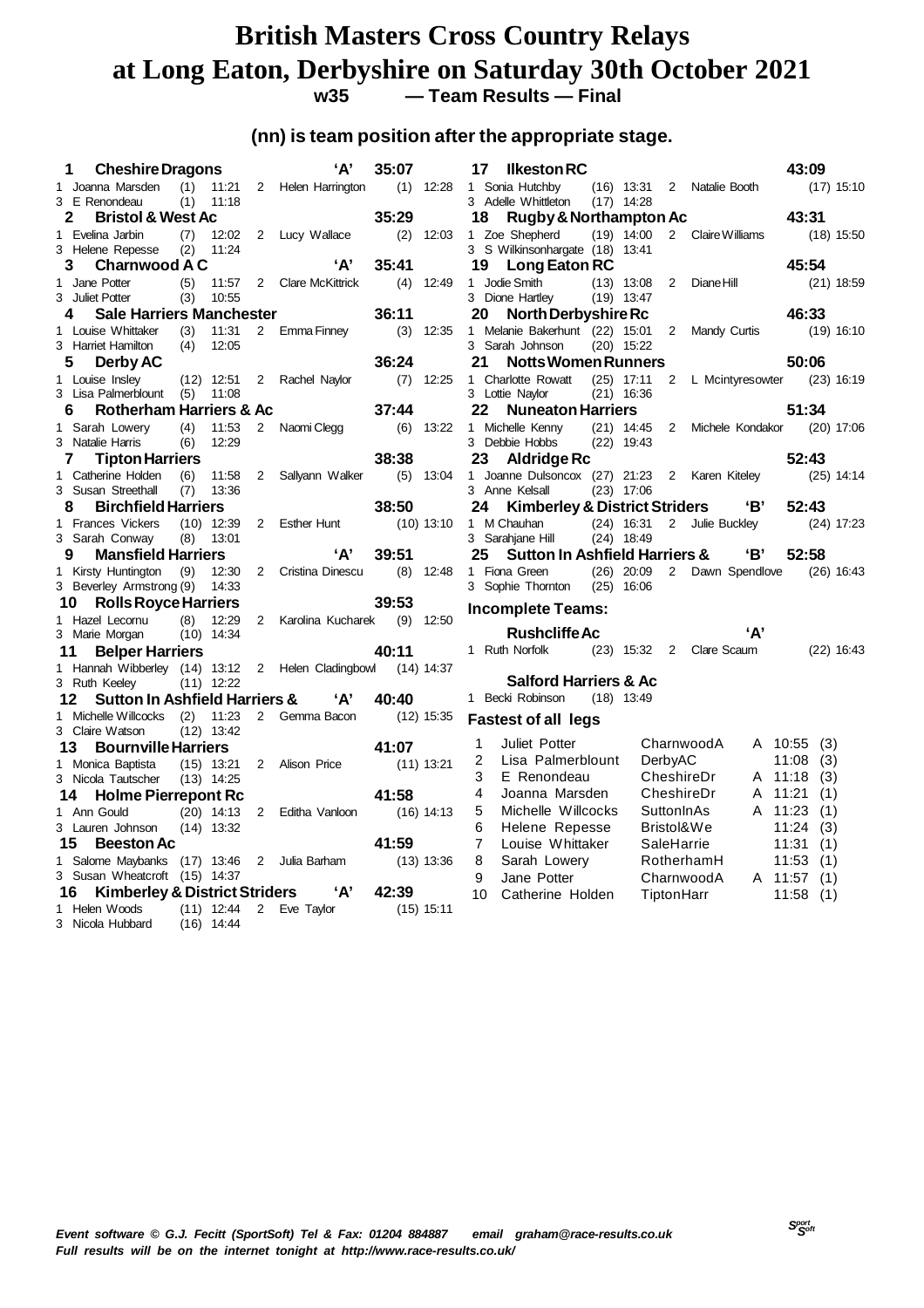## **- w45 Stage 1 — Final Results**

| <b>PosName</b><br>Claire Martin<br>Annabel Granger<br>Samantha Parkinson Winches45<br>Debbie Broad<br>4<br>Kerstine Herbert<br>5<br>Sally Hughes<br>6<br>Sarah Moss<br>Ruth Brandon<br>8<br>9<br>G Thomasneher<br>Ann Barker<br>10 | Club<br><b>Leg Time</b><br>Telford45<br>Bristol45<br>Cheshire45<br>Ilkeston45<br>Sutton 45<br>SteelC 45<br>Rushcli45 A<br>Beeston45 A<br>NorthDe45 | 11:36<br>11:59<br>12:32<br>12:46<br>13:06<br>13:11<br>13:34<br>13:50<br>13:55<br>14:03 | 11<br>12<br>13<br>14<br>15<br>16<br>17<br>18<br>19 | Jude Glynn<br>Julia Reynolds<br>Melissa Wyszynski<br>Louise West<br>Minerva Chesser<br>Faith Carlin<br>Kathryn Mellor<br>Lynsey Palmer<br>Angela Burley | Bournvi45<br>Sale 45<br>Rushcli45 B<br>Beeston45 B<br>Rugby&N45<br>LongEato45<br>Rushcli45 C<br>Rushcli45 D<br>NottsW 45 | 14:47<br>14:48<br>15:02<br>15:22<br>16:04<br>16:26<br>16:28<br>17:21<br>18:11 |  |
|------------------------------------------------------------------------------------------------------------------------------------------------------------------------------------------------------------------------------------|----------------------------------------------------------------------------------------------------------------------------------------------------|----------------------------------------------------------------------------------------|----------------------------------------------------|---------------------------------------------------------------------------------------------------------------------------------------------------------|--------------------------------------------------------------------------------------------------------------------------|-------------------------------------------------------------------------------|--|
|                                                                                                                                                                                                                                    | ---                                                                                                                                                |                                                                                        |                                                    | - w45 Stage 2 – Final Results                                                                                                                           |                                                                                                                          |                                                                               |  |

|     | <b>PosName</b>                 | <b>Club</b> | Leg Time Cum Time Gain |             |          | Sally Hull<br>16                     | LongEato45  | 15:27 | 31:53     |                          | 0 |
|-----|--------------------------------|-------------|------------------------|-------------|----------|--------------------------------------|-------------|-------|-----------|--------------------------|---|
|     | Michelle Clarke                | Telford45   | 12:40                  | 24:16       | $\Omega$ | Alison Browell<br>17                 | Rushcli45 D | 16:04 | $33:25 +$ |                          |   |
| 2   | Clare Jolliffe                 | Bristol45   | 12:22                  | 24:21       | $\Omega$ | Lorraine Collier<br>18               | Rushcli45 C | 17:28 | 33:56     | $\overline{\phantom{a}}$ |   |
| 3   | Karen Rushton                  | Winches45   | 12:55                  | 25:27       | $\Omega$ | Karen Holmes<br>19.                  | NottsW 45   | 18:04 | 36:15     |                          | 0 |
| 4   | Lisa Meadows                   | Cheshire45  | 13:50                  | 26:36       | 0        | <b>Fastest runners over stage 2:</b> |             |       |           |                          |   |
| 5.  | Joanne Bramleymaye Rushcli45 A |             | 13:18                  | $27:08 +$   | -3       | 1 Clare Jolliffe                     | Bristol45   | 12:22 |           |                          |   |
| 6   | Anne Chinoy                    | Sale 45     | 12:35                  | $27:23 +$   | -6       | 2 Anne Chinoy                        | Sale 45     | 12:35 |           |                          |   |
|     | Fiona Jeffries                 | SteelC 45   | 13:49                  | 27:23       | 0        | 3 Michelle Clarke                    | Telford45   | 12:40 |           |                          |   |
| 8   | Ros Johnson                    | Ilkeston45  | 15:30                  | $28:36 - 3$ |          | 4 Karen Rushton                      | Winches45   | 12:55 |           |                          |   |
| 9   | Penelope Page                  | Beeston45 A | 15:01                  | 28:56       | 0        | 5 Joanne BramleymayeRushcli45 A      |             | 13:18 |           |                          |   |
| 10  | Sara Hewison                   | Bournvi45   | 14:35                  | $29:22 +$   |          | 6 Fiona Jeffries                     | SteelC 45   | 13:49 |           |                          |   |
| 11  | R Arrispratt                   | Sutton 45   | 16:46                  | $29:57 - 5$ |          | 7 Lisa Meadows                       | Cheshire45  | 13:50 |           |                          |   |
| 12  | Jo Davis                       | Rushcli45 B | 15:02                  | $30:04 +$   |          | 8 Sara Hewison                       | Bournvi45   | 14:35 |           |                          |   |
| 13. | Jackie Yates                   | NorthDe45   | 17:06                  | $31:09 - 3$ |          | 9 Penelope Page                      | Beeston45 A | 15:01 |           |                          |   |
| 14  | C Challender                   | Beeston45 B | 15:49                  | 31:11       | 0        | 10 Jo Davis                          | Rushcli45 B | 15:02 |           |                          |   |
|     | 15 Hayley Clarke               | Rugby&N45   | 15:36                  | 31:40       | 0        |                                      |             |       |           |                          |   |

### **- w45 Stage 3 — Final Results**

|    | <b>PosName</b>      | Club             | <b>Leg Time Cum Time Gain</b> |                                   |                |
|----|---------------------|------------------|-------------------------------|-----------------------------------|----------------|
| 1  | Sarah Everitt       | Bristol45        | 12:03                         | $36:24 +$                         | 1              |
| 2  | Rachel Coupe        | Telford45        | 12:23                         | $36:39 -$                         | 1              |
| 3  | Jane Gandee         | Winches45        | 12:09                         | 37:36                             | 0              |
| 4  | Sara Avery          | Cheshire45       | 12:39                         | 39:15                             | 0              |
| 5  | Jacqui Herring      | SteelC 45        | 13:22                         | $40:45 +$                         | 2              |
| 6  | C Toddmcintyre      | Rushcli45 A      | 14:04                         | 41:12<br>$\overline{\phantom{a}}$ | 1              |
| 7  | Caroline Kinghorn   | Sale 45          | 14:57                         | 42:20<br>$\overline{\phantom{a}}$ | 1              |
| 8  | <b>Tracy Parker</b> | Sutton 45        | 13:29                         | $43:26 +$                         | 3              |
| 9  | Catherine Hughes    | llkeston45       | 15:22                         | 43:58<br>$\overline{\phantom{a}}$ | 1              |
| 10 | Kate Mills          | NorthDe45        | 12:53                         | 44:02 +                           | 3              |
| 11 | M Pardon            | Beeston45 A      | 15:24                         | 44:20<br>$\sim$                   | 2              |
| 12 | Suzanne Rathbone    | Rushcli45<br>- B | 15:01                         | 45:05                             | 0              |
| 13 | Stefanie Warwick    | LongEato45       | 14:15                         | $46:08 +$                         | 3              |
| 14 | Patricia Garner     | Rugby&N45        | 16:45                         | $48:25 +$                         | 1              |
| 15 | Nina Coverley       | Rushcli45<br>- D | 16:50                         | $50:15 +$                         | 2              |
| 16 | Helen Hood          | Rushcli45 C      | 16:28                         | $50:24 +$                         | $\overline{2}$ |
| 17 | Lesley Pymm         | Bournvi45        | 21:36                         | 50:58<br>$\overline{\phantom{a}}$ | $\overline{7}$ |
| 18 | Karen Doller        | NottsW 45        | 19:03                         | 55:18<br>$\ddot{}$                | 1              |

### **Fastest runners over stage 3:**

| 1 Sarah Everitt      | Bristol45   | 12:03 |
|----------------------|-------------|-------|
| 2 Jane Gandee        | Winches45   | 12:09 |
| 3 Rachel Coupe       | Telford45   | 12:23 |
| 4 Sara Avery         | Cheshire45  | 12:39 |
| 5 Kate Mills         | NorthDe45   | 12:53 |
| 6 Jacqui Herring     | SteelC 45   | 13:22 |
| 7 Tracy Parker       | Sutton 45   | 13:29 |
| 8 C Toddmcintyre     | Rushcli45 A | 14:04 |
| 9 Stefanie Warwick   | LongEato45  | 14:15 |
| 10 Caroline Kinghorn | Sale 45     | 14:57 |
|                      |             |       |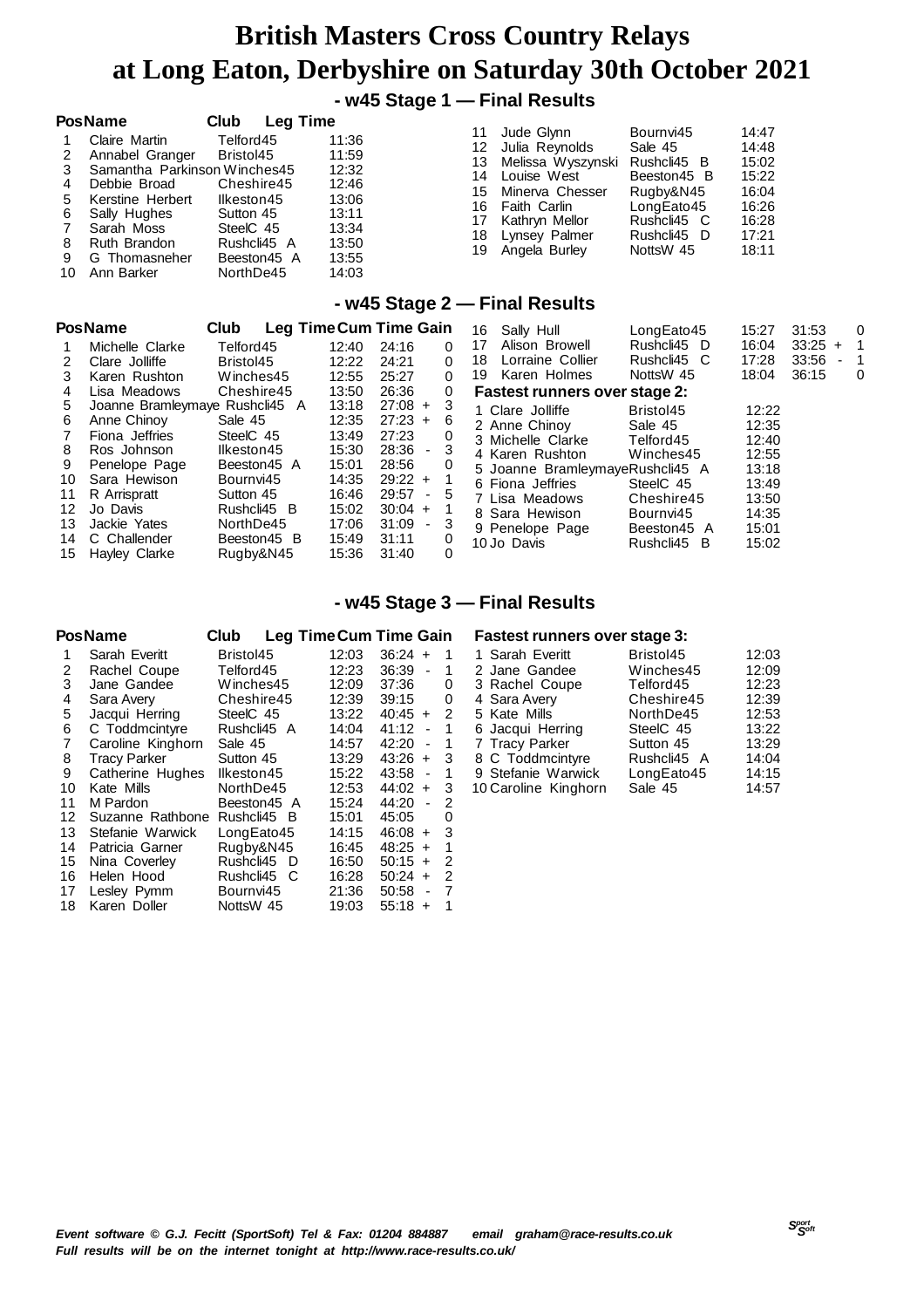## **w45 — Team Results — Final (nn) is team position after the appropriate stage.**

|    | 1<br><b>Bristol &amp; West Ac W45</b>        |     |              |                |                                      | 36:24        |              |    | 13 Long Eaton RC W45                      |              |              |           |                               | 46:08 |              |
|----|----------------------------------------------|-----|--------------|----------------|--------------------------------------|--------------|--------------|----|-------------------------------------------|--------------|--------------|-----------|-------------------------------|-------|--------------|
|    | 1 Annabel Granger (2) 11:59 2 Clare Jolliffe |     |              |                |                                      |              |              |    | (2) 12:22 1 Faith Carlin                  |              |              |           | (16) 16:26 2 Sally Hull       |       | $(16)$ 15:27 |
|    | 3 Sarah Everitt                              | (1) | 12:03        |                |                                      |              |              |    | 3 Stefanie Warwick (13) 14:15             |              |              |           |                               |       |              |
|    | <b>Telford Ac W45</b><br>$\mathbf{2}$        |     |              |                |                                      | 36:39        |              | 14 |                                           |              |              |           | Rugby & Northampton W45 48:25 |       |              |
|    | 1 Claire Martin                              | (1) | 11:36        |                | 2 Michelle Clarke (1) 12:40          |              |              |    | 1 Minerva Chesser (15) 16:04              |              |              |           | 2 Hayley Clarke               |       | $(15)$ 15:36 |
|    | 3 Rachel Coupe                               | (2) | 12:23        |                |                                      |              |              |    | 3 Patricia Garner                         |              | $(14)$ 16:45 |           |                               |       |              |
|    | Winchester & District W45<br>3               |     |              |                |                                      | 37:36        |              | 15 | <b>Rushcliffe Ac W45</b>                  |              |              |           | ʻD'                           | 50:15 |              |
|    | 1 Samantha Parkinson (3)                     |     |              |                | 12:32 2 Karen Rushton (3) 12:55      |              |              |    | 1 Lynsey Palmer                           |              |              |           | (18) 17:21 2 Alison Browell   |       | $(17)$ 16:04 |
|    | 3 Jane Gandee                                | (3) | 12:09        |                |                                      |              |              |    | 3 Nina Coverley (15) 16:50                |              |              |           |                               |       |              |
|    | Cheshire Dragons W45                         |     |              |                |                                      | 39:15        |              | 16 | <b>Rushcliffe Ac W45</b>                  |              |              |           | 'C'                           | 50:24 |              |
|    | 1 Debbie Broad                               |     |              |                | (4) 12:46 2 Lisa Meadows (4) 13:50   |              |              |    | 1 Kathryn Mellor                          |              |              |           | (17) 16:28 2 Lorraine Collier |       | $(18)$ 17:28 |
|    | 3 Sara Avery                                 | (4) | 12:39        |                |                                      |              |              |    | 3 Helen Hood                              |              | $(16)$ 16:28 |           |                               |       |              |
|    | <b>Steel City Striders W45</b><br>5          |     |              |                | 40:45                                |              |              | 17 | <b>Bournville Harriers W45</b>            |              |              |           |                               | 50:58 |              |
|    | 1 Sarah Moss                                 | (7) |              |                | 13:34 2 Fiona Jeffries (7) 13:49     |              |              |    | 1 Jude Glynn (11) 14:47 2 Sara Hewison    |              |              |           |                               |       | $(10)$ 14:35 |
|    | 3 Jacqui Herring                             | (5) | 13:22        |                |                                      |              |              |    | 3 Lesley Pymm                             | $(17)$ 21:36 |              |           |                               |       |              |
|    | <b>Rushcliffe Ac W45</b><br>6                |     |              |                | 'А'                                  | 41:12        |              |    | 18 Notts Women Runners W45                |              |              |           |                               | 55:18 |              |
|    | 1 Ruth Brandon                               | (8) |              |                | 13:50 2 Joanne Bramleymaye (5) 13:18 |              |              |    | 1 Angela Burley (19) 18:11 2 Karen Holmes |              |              |           |                               |       | $(19)$ 18:04 |
|    | 3 C Toddmcintyre                             | (6) | 14:04        |                |                                      |              |              |    | 3 Karen Doller (18) 19:03                 |              |              |           |                               |       |              |
|    |                                              |     |              |                |                                      |              |              |    |                                           |              |              |           |                               |       |              |
|    | <b>Sale Harriers W45</b><br>$\mathbf{7}$     |     |              |                | 42:20                                |              |              |    |                                           |              |              |           |                               |       |              |
|    | 1 Julia Reynolds                             |     |              |                | (12) 14:48 2 Anne Chinoy             |              | $(6)$ 12:35  |    | <b>Incomplete Teams:</b>                  |              |              |           |                               |       |              |
|    | 3 Caroline Kinghorn (7) 14:57                |     |              |                |                                      |              |              |    | <b>Beeston Ac W45</b>                     |              |              |           | 'B'                           |       |              |
|    | <b>Sutton In Ashfield W45</b><br>8           |     |              |                | 43:26                                |              |              |    | 1 Louise West (14) 15:22 2 C Challender   |              |              |           |                               |       | $(14)$ 15:49 |
|    | 1 Sally Hughes                               | (6) | 13:11        |                | 2 R Arrispratt                       | $(11)$ 16:46 |              |    |                                           |              |              |           |                               |       |              |
|    | 3 Tracy Parker                               | (8) | 13:29        |                |                                      |              |              |    |                                           |              |              |           |                               |       |              |
|    | <b>Ilkeston RC W45</b><br>9                  |     |              |                | 43:58                                |              |              |    | <b>Fastest of all legs</b>                |              |              |           |                               |       |              |
|    | 1 Kerstine Herbert                           | (5) |              |                | 13:06 2 Ros Johnson                  |              | $(8)$ 15:30  | 1  | Claire Martin                             |              |              | Telford45 |                               | 11:36 | (1)          |
|    | 3 Catherine Hughes (9)                       |     | 15:22        |                |                                      |              |              | 2  | Annabel Granger                           |              |              | Bristol45 |                               | 11:59 | (1)          |
|    | <b>North Derbyshire Rc W45</b><br>10         |     |              |                | 44:02                                |              |              | 3  | Sarah Everitt                             |              |              | Bristol45 |                               | 12:03 | (3)          |
|    | 1 Ann Barker                                 |     |              |                | (10) 14:03 2 Jackie Yates            |              | (13) 17:06   | 4  | Jane Gandee                               |              |              | Winches45 |                               | 12:09 | (3)          |
|    | 3 Kate Mills                                 |     | $(10)$ 12:53 |                |                                      |              |              | 5  | Clare Jolliffe                            |              |              | Bristol45 |                               | 12:22 | (2)          |
| 11 | <b>Beeston Ac W45</b>                        |     |              |                | A'                                   | 44:20        |              | 6  | Rachel Coupe                              |              |              |           | Telford45                     | 12:23 | (3)          |
|    | 1 G Thomasneher                              |     | $(9)$ 13:55  | $\overline{2}$ | Penelope Page                        | (9)          | 15:01        | 7  | Samantha Parkinson Winches45              |              |              |           |                               | 12:32 | (1)          |
|    | 3 M Pardon                                   |     | $(11)$ 15:24 |                |                                      |              |              | 8  | Anne Chinoy                               |              |              | Sale 45   |                               | 12:35 | (2)          |
|    | <b>Rushcliffe Ac W45</b><br>12 <sup>1</sup>  |     |              |                | 'В'                                  | 45:05        |              | 9  | Sara Avery                                |              |              |           | Cheshire45                    | 12:39 | (3)          |
|    | 1 Melissa Wyszynski (13) 15:02 2 Jo Davis    |     |              |                |                                      |              | $(12)$ 15:02 | 10 | Michelle Clarke                           |              |              | Telford45 |                               | 12:40 | (2)          |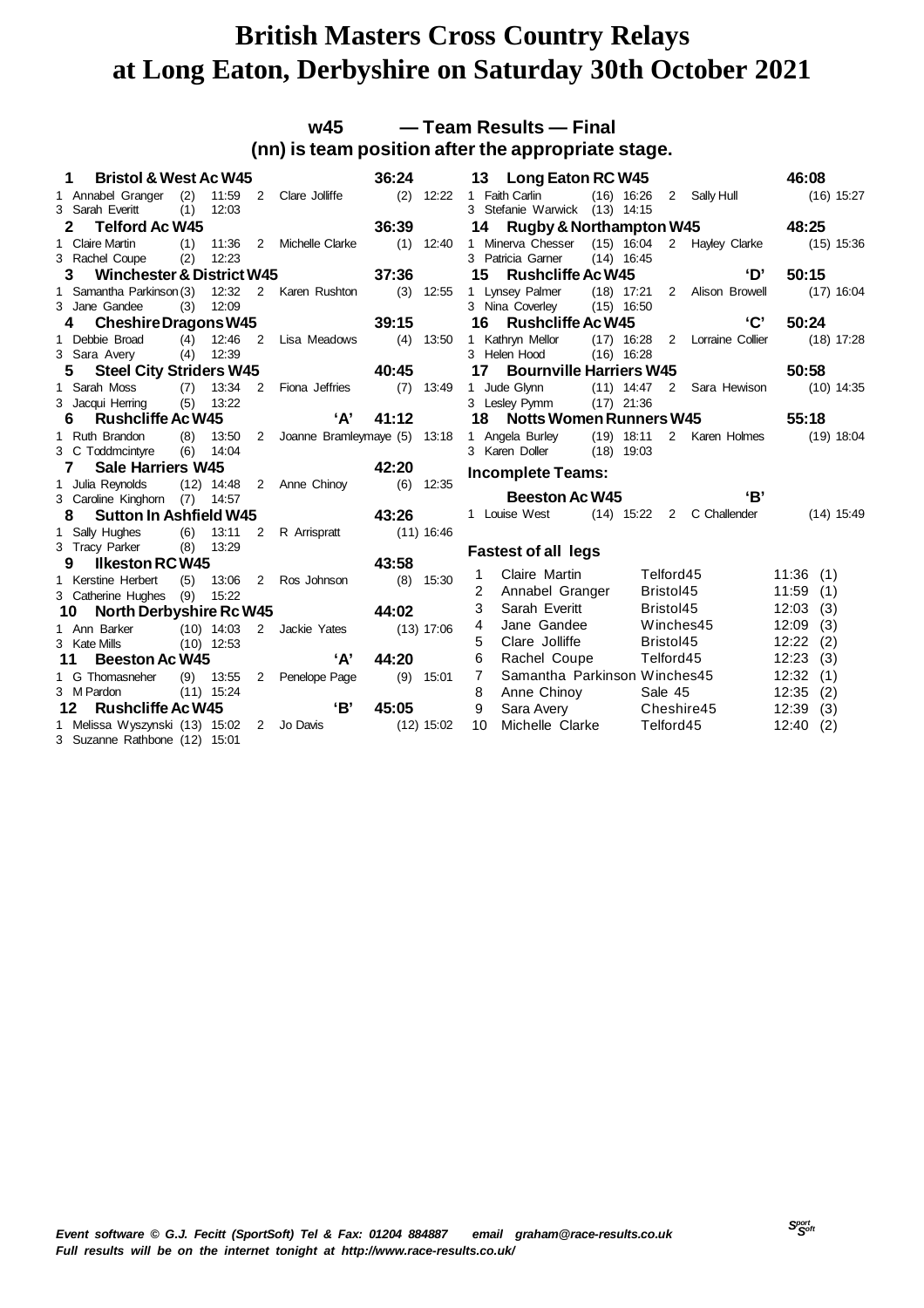## **- w55 Stage 1 — Final Results**

|        | <b>PosName</b>                                            | Club      |                            | <b>Leg Time</b>        |                    |                  |        |                                                         |                                   |                   |             |             |
|--------|-----------------------------------------------------------|-----------|----------------------------|------------------------|--------------------|------------------|--------|---------------------------------------------------------|-----------------------------------|-------------------|-------------|-------------|
| 1      | <b>Kate Morris</b>                                        | SteelCi55 |                            | 12:42                  |                    |                  | 6<br>7 | Sue Chicken<br>Joann Lewis                              | HolmePi55 B<br>LongEat55          | 15:07<br>16:37    |             |             |
| 2      | Christine Heaton                                          |           | HolmePi55 A                | 13:53                  |                    |                  | 8      | Maddy Collinge                                          | Mansfie55 A                       | 17:23             |             |             |
| 3      | Antonia Gooder                                            | Bristol55 |                            | 14:17                  |                    |                  | 9      | Sue Lomas                                               | Mansfie55 B                       | 17:55             |             |             |
| 4      | Helen Jones                                               |           | Rugby&N55                  | 14:22                  |                    |                  |        |                                                         |                                   |                   |             |             |
| 5      | Jackie Cunningham Beeston 55                              |           |                            | 14:58                  |                    |                  |        |                                                         |                                   |                   |             |             |
|        |                                                           |           |                            |                        |                    |                  |        | - w55 Stage 2 - Final Results                           |                                   |                   |             |             |
|        | <b>PosName</b>                                            | Club      |                            | Leg Time Cum Time Gain |                    |                  |        | <b>Fastest runners over stage 2:</b>                    |                                   |                   |             |             |
| 1      | Angela Jackson                                            |           | SteelCi55                  | 16:37                  | 29:19              | 0                |        | 1 Nicky Bromhall                                        | Bristol55                         | 15:05             |             |             |
| 2      | Nicky Bromhall                                            | Bristol55 |                            | 15:05                  | $29:22 +$<br>29:29 | 1                |        | 2 Kate Williams                                         | Rugby&N55                         | 15:10             |             |             |
| 3<br>4 | Julie Mcgeorge<br>Kate Williams                           |           | HolmePi55 A<br>Rugby&N55   | 15:36<br>15:10         | 29:32              | 1<br>$\sim$<br>0 |        | 3 Christine Bexton                                      | Beeston 55<br>HolmePi55 A         | 15:33<br>15:36    |             |             |
| 5      | Christine Bexton                                          |           | Beeston 55                 | 15:33                  | 30:31              | 0                |        | 4 Julie Mcgeorge<br>5 Lorraine Salkild                  | HolmePi55 B                       | 16:02             |             |             |
| 6      | Lorraine Salkild                                          |           | HolmePi55 B                | 16:02                  | 31:09              | 0                |        | 6 Angela Jackson                                        | SteelCi55                         | 16:37             |             |             |
| 7      | Carol Fickling                                            |           | Mansfie55 A                | 17:58                  | $35:21 +$          | 1                |        | 7 Carol Fickling                                        | Mansfie55 A                       | 17:58             |             |             |
| 8      | Elaine Betts                                              |           | LongEat55                  | 19:32                  | 36:09              | 1<br>$\sim$      |        | 8 Elaine Betts                                          | LongEat55                         | 19:32             |             |             |
| 9      | Thomasina Copcutt Mansfie55 B                             |           |                            | 20:45                  | 38:40              | 0                |        | 9 Thomasina Copcutt                                     | Mansfie55 B                       | 20:45             |             |             |
|        |                                                           |           |                            |                        |                    |                  |        | - w55 Stage 3 - Final Results                           |                                   |                   |             |             |
|        | <b>PosName</b>                                            |           |                            | Leg Time Cum Time Gain |                    |                  |        |                                                         |                                   |                   |             |             |
| 1      | Patti Cranton                                             | Club      | HolmePi55 A                | 13:47                  | $43:16 +$          |                  |        | <b>Fastest runners over stage 3:</b><br>1 Patti Cranton | HolmePi55 A                       | 13:47             |             |             |
| 2      | Kate Scott                                                |           | SteelCi55                  | 14:30                  | $43:49 -$          | - 2<br>-1        |        | 2 Kate Scott                                            | SteelCi55                         | 14:30             |             |             |
| 3      | Angela Copson                                             |           | Rugby&N55                  | 14:43                  | $44:15 +$          | 1                |        | 3 Angela Copson                                         | Rugby&N55                         | 14:43             |             |             |
| 4      | <b>Christine Rose</b>                                     | Bristol55 |                            | 15:25                  | $44:47 -$          | 2                |        | 4 Erica Pearson                                         | Beeston 55                        | 15:14             |             |             |
| 5      | Erica Pearson                                             |           | Beeston 55                 | 15:14                  | 45:45              | 0                |        | 5 Christine Rose                                        | Bristol55                         | 15:25             |             |             |
| 6      | Katie Holmes                                              |           | HolmePi55 B                | 16:30                  | 47:39              | 0                |        | 6 Jacqueline Massey                                     | Mansfie55 A                       | 15:28             |             |             |
| 7      | Jacqueline Massey Mansfie55 A                             |           |                            | 15:28                  | 50:49              | 0                |        | 7 Katie Holmes                                          | HolmePi55 B                       | 16:30             |             |             |
|        |                                                           |           |                            | w <sub>55</sub>        |                    |                  |        | — Team Results — Final                                  |                                   |                   |             |             |
|        |                                                           |           |                            |                        |                    |                  |        | (nn) is team position after the appropriate stage.      |                                   |                   |             |             |
| 1      | <b>Holme Pierrepont W55</b>                               |           |                            | ʻA'                    | 43:16              |                  |        | <b>Incomplete Teams:</b>                                |                                   |                   |             |             |
|        | 1 Christine Heaton<br>(2)                                 | 13:53     | $\overline{\phantom{0}}^2$ | Julie Mcgeorge         | (3)                | 15:36            |        |                                                         |                                   |                   |             |             |
|        | 3 Patti Cranton<br>(1)                                    | 13:47     |                            |                        |                    |                  |        | Long Eaton W55<br>1 Joann Lewis<br>$(7)$ 16:37          | 2                                 | Elaine Betts      |             | $(8)$ 19:32 |
| 2      | <b>Steel City Striders W55</b>                            |           |                            |                        | 43:49              |                  |        |                                                         |                                   |                   |             |             |
|        | 1 Kate Morris<br>(1)                                      | 12:42     | $\overline{2}$             | Angela Jackson         | (1)                | 16:37            |        | <b>Mansfield Harriers W55</b>                           |                                   | 'В'               |             |             |
| З      | 3 Kate Scott<br>(2)<br><b>Rugby &amp; Northampton W55</b> | 14:30     |                            |                        | 44:15              |                  |        | 1 Sue Lomas<br>(9)                                      | 17:55<br>$\overline{\phantom{a}}$ | Thomasina Copcutt |             | $(9)$ 20:45 |
|        | 1 Helen Jones<br>(4)                                      | 14:22     |                            | 2 Kate Williams        |                    | $(4)$ 15:10      |        |                                                         |                                   |                   |             |             |
|        | (3)<br>3 Angela Copson                                    | 14:43     |                            |                        |                    |                  |        | <b>Fastest of all legs</b>                              |                                   |                   |             |             |
| 4      | <b>Bristol &amp; West W55</b>                             |           |                            |                        | 44:47              |                  | 1      | Kate Morris                                             | SteelCi55                         |                   | 12:42(1)    |             |
|        | 1 Antonia Gooder<br>(3)                                   | 14:17     | $\mathbf{2}$               | Nicky Bromhall         | (2)                | 15:05            | 2      | Patti Cranton                                           | HolmePi55                         |                   | A 13:47 (3) |             |
|        | 3 Christine Rose<br>(4)                                   | 15:25     |                            |                        |                    |                  | 3      | Christine Heaton                                        | HolmePi55                         |                   | A 13:53 (1) |             |
| 5      | <b>Beeston Ac W55</b>                                     |           |                            |                        | 45:45              |                  | 4      | Antonia Gooder                                          | Bristol55                         |                   | 14:17(1)    |             |
|        | 1 Jackie Cunningham (5)                                   | 14:58     | 2                          | Christine Bexton       | (5)                | 15:33            | 5      | Helen Jones                                             | Rugby&N55                         |                   | 14:22       | (1)         |
|        | 3 Erica Pearson<br>(5)                                    | 15:14     |                            |                        |                    |                  | 6      | Kate Scott                                              | SteelCi55                         |                   | 14:30       | (3)         |
| 6      | <b>Holme Pierrepont W55</b>                               |           |                            | 'Β'                    | 47:39              |                  | 7      | Angela Copson                                           | Rugby&N55                         |                   | 14:43(3)    |             |
|        | 1 Sue Chicken<br>(6)                                      | 15:07     | $\overline{2}$             | Lorraine Salkild       | (6)                | 16:02            | 8      | Jackie Cunningham                                       | Beeston <sub>55</sub>             |                   | 14:58       | (1)         |
| 7      | 3 Katie Holmes<br>(6)<br><b>Mansfield Harriers W55</b>    | 16:30     |                            | 'А'                    | 50:49              |                  | 9      | Nicky Bromhall                                          | Bristol55                         |                   | 15:05       | (2)         |
|        | 1 Maddy Collinge<br>(8)                                   | 17:23     | 2                          | <b>Carol Fickling</b>  |                    | $(7)$ 17:58      | 10     | Sue Chicken                                             | HolmePi55                         | B                 | 15:07(1)    |             |
|        | 3 Jacqueline Massey (7)                                   | 15:28     |                            |                        |                    |                  |        |                                                         |                                   |                   |             |             |
|        |                                                           |           |                            |                        |                    |                  |        |                                                         |                                   |                   |             |             |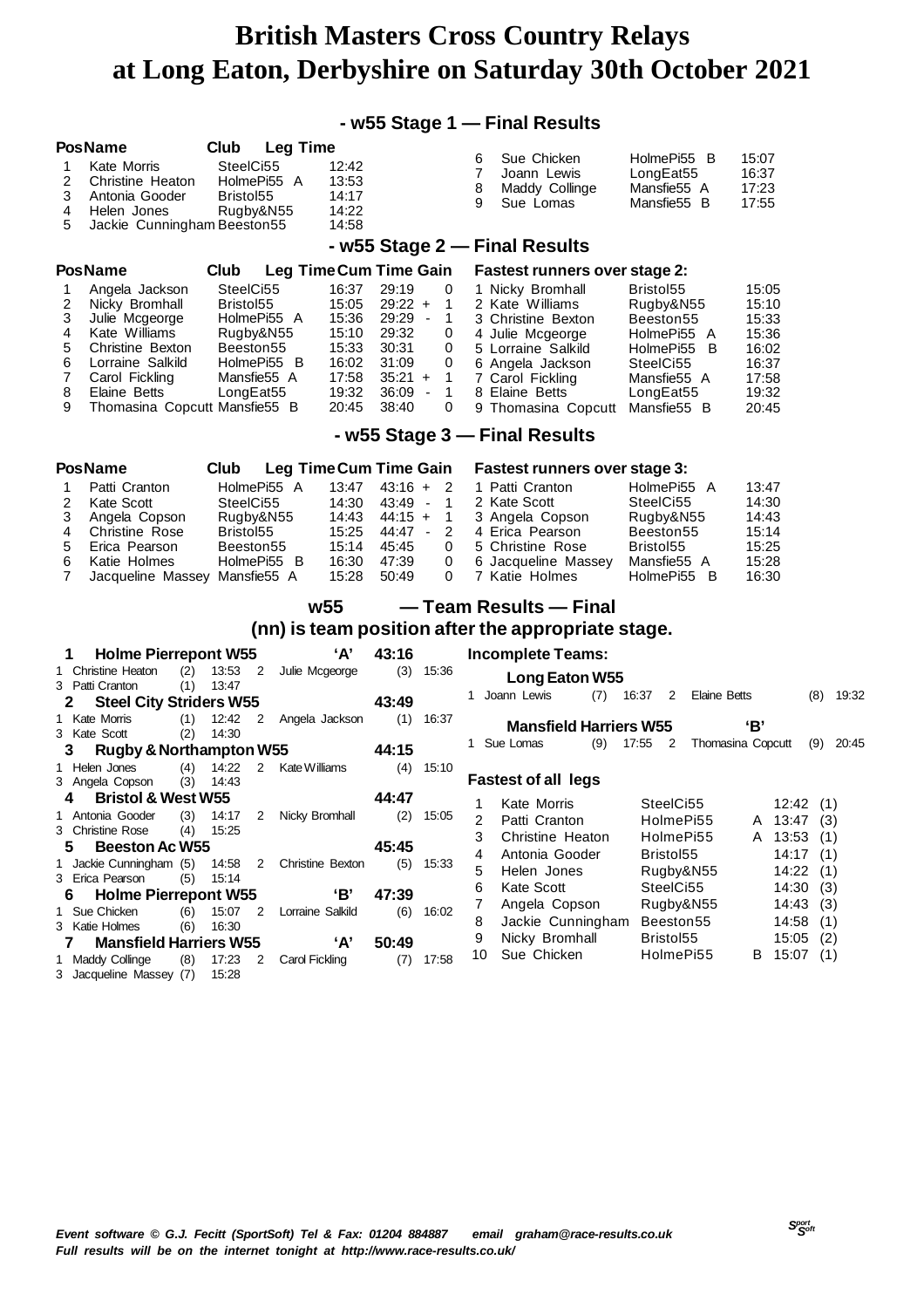**- w65 Stage 1 — Final Results**

| 1<br>2<br>3                | <b>PosName</b><br>Jan Mcall<br>Carol Beattie<br>Marilyn Palmer                                                                                                    | Club<br>Hogweed65<br>SteelCi65<br>Westbur <sub>65</sub>                                | <b>Leg Time</b><br>16:49<br>16:54<br>17:38               |                                                                                              |                      |                                                                                                                                     |                                                 |                         |
|----------------------------|-------------------------------------------------------------------------------------------------------------------------------------------------------------------|----------------------------------------------------------------------------------------|----------------------------------------------------------|----------------------------------------------------------------------------------------------|----------------------|-------------------------------------------------------------------------------------------------------------------------------------|-------------------------------------------------|-------------------------|
| 1<br>2<br>3                | <b>PosName</b><br>Sylvia Crump<br>Gill Anagnostakis<br>Sheena Woodhead SteelCi65                                                                                  | Club<br>Hogweed65<br>Westbur65                                                         | Leg Time Cum Time Gain<br>17:50<br>17:25<br>18:22        | 34:39<br>$35:03 +$<br>$35:16 - 1$                                                            | 0<br>$\overline{1}$  | - w65 Stage 2 - Final Results<br><b>Fastest runners over stage 2:</b><br>1 Gill Anagnostakis<br>2 Sylvia Crump<br>3 Sheena Woodhead | Westbur65<br>Hogweed65<br>SteelCi65             | 17:25<br>17:50<br>18:22 |
| 1<br>2<br>3                | <b>PosName</b><br>Dorothy Kesterton<br>Caroline Lavis<br>Eithne Noonan                                                                                            | Club<br>SteelCi65<br>Hogweed65<br>Westbur <sub>65</sub>                                | <b>Leg Time Cum Time Gain</b><br>15:05<br>15:46<br>17:37 | $50:21 + 2$<br>$50:25 -$<br>$52:40 -$                                                        | -1<br>$\overline{1}$ | - w65 Stage 3 - Final Results<br><b>Fastest runners over stage 3:</b><br>1 Dorothy Kesterton<br>2 Caroline Lavis<br>3 Eithne Noonan | SteelCi65<br>Hogweed65<br>Westbur <sub>65</sub> | 15:05<br>15:46<br>17:37 |
|                            |                                                                                                                                                                   |                                                                                        | w <sub>65</sub>                                          |                                                                                              |                      | — Team Results — Final<br>(nn) is team position after the appropriate stage.                                                        |                                                 |                         |
| 1<br>2<br>1                | <b>Steel City Striders W65</b><br>1 Carol Beattie<br>(2)<br>3 Dorothy Kesterton (1)<br><b>Hogweed Trotters W65</b><br>Jan Mcall<br>(1)<br>3 Caroline Lavis<br>(2) | 16:54<br>2<br>15:05<br>16:49<br>2<br>15:46                                             | Sheena Woodhead (3) 18:22<br>Sylvia Crump                | 50:21<br>50:25<br>(1)                                                                        | 17:50                |                                                                                                                                     |                                                 |                         |
| 3                          | <b>Westbury Harriers W65</b><br>1 Marilyn Palmer<br>(3)<br>(3)<br>3 Eithne Noonan<br><b>Fastest of all legs</b>                                                   | 17:38<br>2<br>17:37                                                                    | Gill Anagnostakis                                        | 52:40<br>(2)                                                                                 | 17:25                |                                                                                                                                     |                                                 |                         |
| 1<br>2<br>3<br>4<br>5<br>6 | Dorothy Kesterton<br>Caroline Lavis<br>Jan Mcall<br>Carol Beattie<br>Gill Anagnostakis<br>Eithne Noonan                                                           | SteelCi65<br>Hogweed65<br>Hogweed65<br>SteelCi65<br>Westbur <sub>65</sub><br>Westbur65 |                                                          | 15:05<br>(3)<br>15:46<br>(3)<br>16:49<br>(1)<br>16:54<br>(1)<br>17:25<br>(2)<br>17:37<br>(3) |                      |                                                                                                                                     |                                                 |                         |

7 Marilyn Palmer Westbur65 17:38 (1)<br>8 Sylvia Crump Hogweed65 17:50 (2) 8 Sylvia Crump Hogweed65 17:50 (2)<br>9 Sheena Woodhead SteelCi65 18:22 (2)

9 Sheena Woodhead SteelCi65